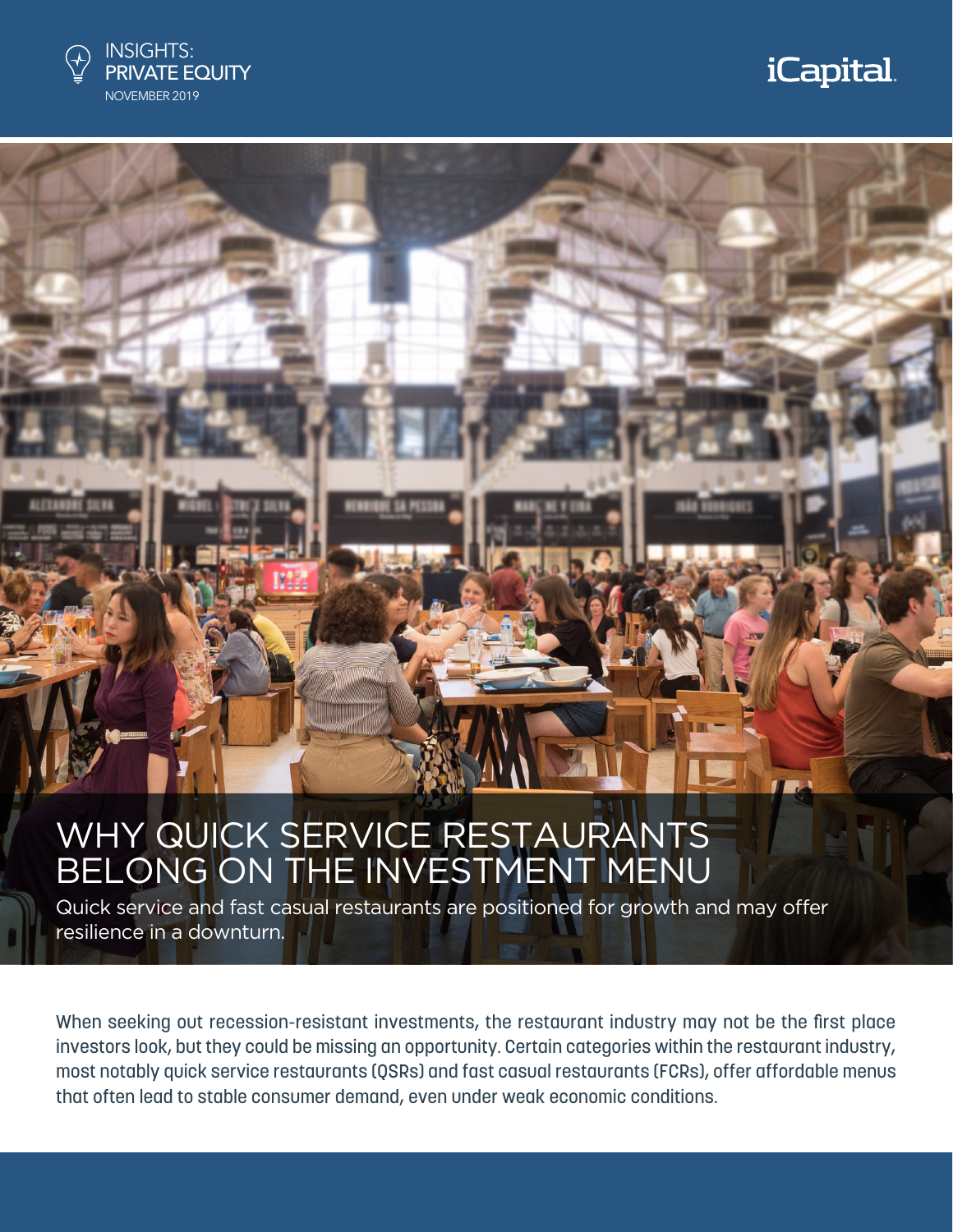In fact, consumers may be more likely to eat at QSRs and FCRs during a recession, as they are inexpensive and convenient. During the global financial crisis, these restaurants proved to be attractive investment options, as they exhibited modest sales growth even as the rest of the economy contracted (Exhibit 1).1

For many families, the solution to this challenge has been to cook less (historically reported as the most time-consuming domestic task3 ) and dedicate more income toward take-out and delivery. Data from the USDA shows that food-awayfrom-home accounted for 54% of total food expenditure in the U.S. in 2018, up from 50% in 2009, and around 25% in





Source: US Census Bureau, BEA.gov, and Restaurant Research. For illustrative purposes only.

## TRENDS SHAPING THE RESTAURANT INVESTMENT OPPORTUNITY

In addition to their relatively resilient nature, the QSR and FCR segments of the restaurant industry are poised for significant growth in the coming years, thanks to several overarching trends.

#### **Consumers have less time to cook**

Americans lead busier lives than ever and have less time for traditional household activities. According to data published by Pew Research in June 2019, the percentage of dual-income households in U.S. has risen to 66%, up from 49% in 1970.<sup>2</sup> Technology is also keeping American workers connected to their jobs during all hours of the day, while children face growing pressure to partake in numerous extracurricular activities.

the 1950s (Exhibit 2).4 This trend is particularly pronounced among younger consumers, as eating out represents a greater share of total food spend for each successive generation.5

#### **QSRs and FCRs are expanding menu options for health-conscious consumers**

Many restaurants have updated their menus with items designed to attract different types of customers. The addition of menu options that are perceived to be healthier, for example, makes quick service restaurants more attractive to health-conscious consumers who might otherwise not buy fast food. Numerous fast food chains now offer menu items that are food-allergy friendly or aligned with popular diet trends, which has allowed these businesses to broaden their addressable markets. Additionally, the fast food industry as a whole offers consumers a variety of options, ranging from burgers to pizza to Mexican cuisine, further enhancing the appeal for consumers.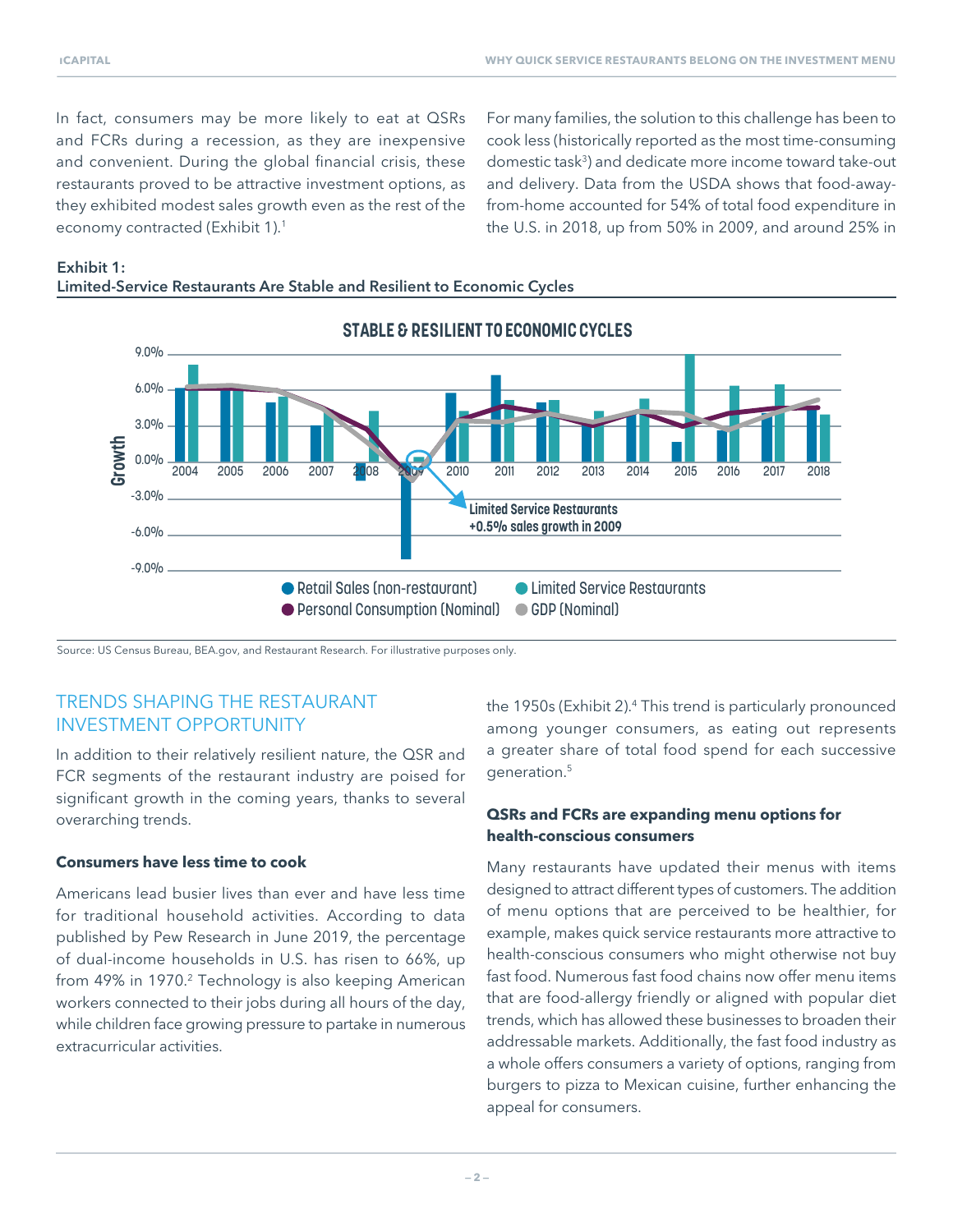

**FOOD-AT-HOME AND AWAY-FROM-HOME EXPENDITURES IN THE UNITED STATES.**

#### Exhibit 2: Time-Pressed Consumers Are Increasingly Dining Out

Source: USDA, Economic Research Service, Food Expenditure Series. For illustrative purposes only.

### **Technology offers easier food delivery and provides additional revenue opportunities**

Technology developments in the food service industry have made dining out (or in) easier than ever. The rise of startups such as DoorDash, Postmates, and Uber Eats has made meal delivery simpler and more efficient. This has led to a surge in online and mobile ordering. By 2020, food delivery app usage in the U.S. is projected to surpass 44 million people and reach nearly 60 million people by 2023. The global market for online food delivery is expected to grow to \$365 billion by 2030, representing a 20% CAGR from 2017 levels.

Further, operators continue to invest in technology to generate additional revenue opportunities and improve profitability. Nearly 50% of restaurant chains intend to increase their technology spending over the next year, with much of that investment going toward artificial intelligence (AI). Several prominent brands are implementing AI to power their online ordering service with chatbots. Many operators are also installing ordering kiosks with AI engines to reduce customer wait times and implement targeted selling, where the systems detect ordering patterns to generate suggestions for additional items. Finally, technological innovations have helped restaurant owners improve their margins by becoming more efficient in the way that they track food costs and manage their supply chains.

## DEMAND FOR CAPITAL

Growth across the industry has led to a high demand for capital, with a total financing need across the sector estimated to range from \$15 billion to \$20 billion annually. Within the quick-service and fast-casual segments, several recent trends are reshaping the competitive landscape and driving the need for capital. Most notably, many large brands have gravitated toward supporting a smaller number of franchisees, favoring proven operators who can deliver strong results across a large portfolio of locations. As a result, franchisors have been actively buying locations from weaker operators and selling them back to stronger ones, who often require financing options to complete the transactions.

## INVESTMENT STRUCTURING

Many franchise operators have shown a preference for nondilutive financing, opting to take on debt rather than equity investments. This has proven to be an attractive proposition for potential investors, as it allows them to invest in senior secured loans, which mitigate downside risk. Such loans are often privately negotiated and therefore lack a liquid secondary market. However, they typically provide current income from contractual interest payments, often at a premium to yields from public fixed income securities, allowing investors to realize returns more quickly than they would from private equity investments.